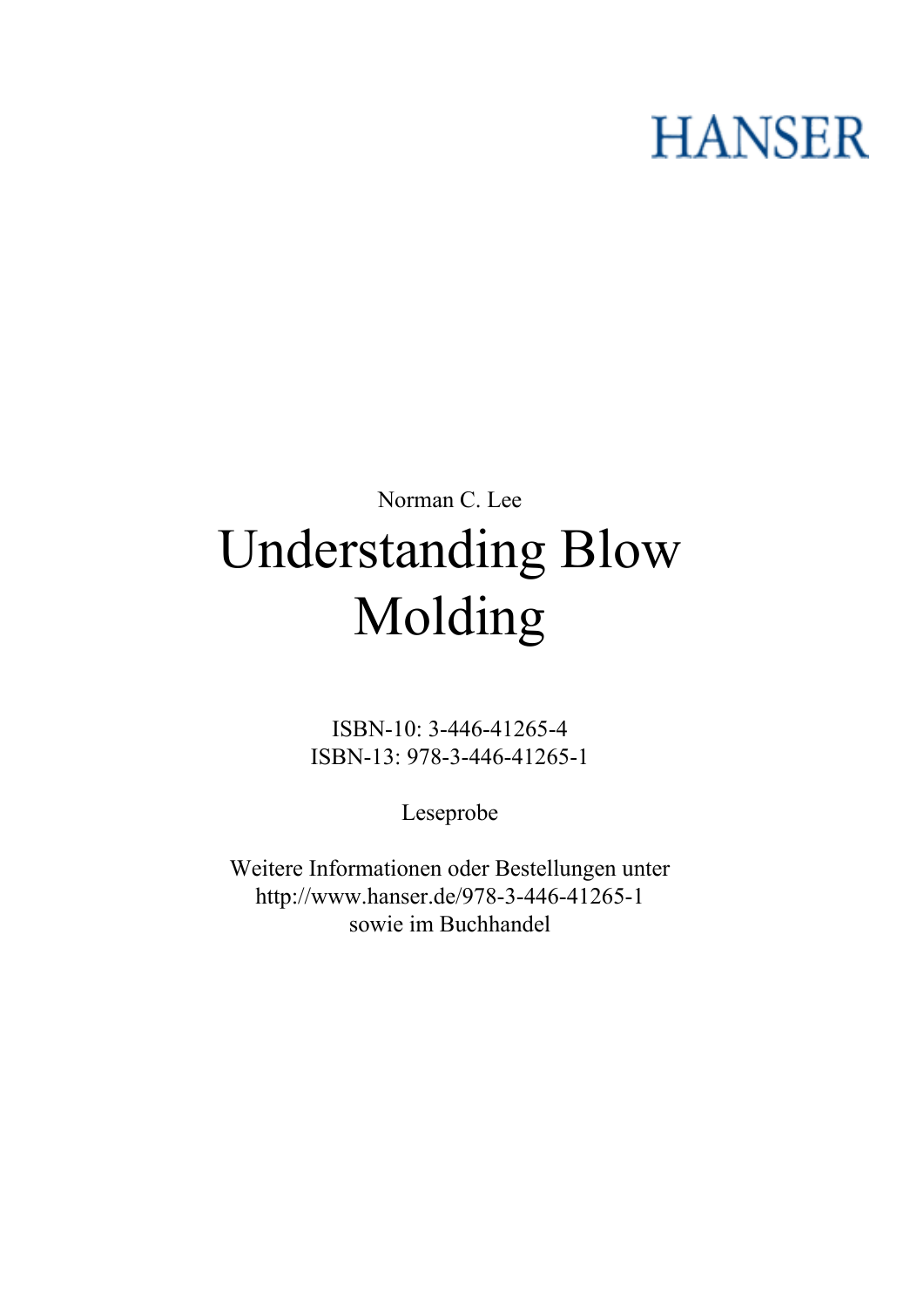## **2 Basic Process**

#### **2.1 The Principles of Blow Molding**

A simple explanation of the principle of blow molding is a balloon. If you blow air into a plastic tube that is closed on all sides except the point at which the air enters, the tube will expand and take the shape of the mold that is around the tube. As in the case of the balloon, the further the tube is stretched the thinner it gets (Fig. 2.1).





The process begins with a plastic resin hot tube called a parison or pre-form. The parison is placed within a split mold with a hollow cavity. The mold sides are then clamped together, pinching and sealing the parison tube. Air is blown into the tube, which expands the hot resin wall into the shape of the cavity; the mold is cooled with water solidifying the resin into the shape of the part. Once cooled, the part is ejected from the mold and trimmed (Fig. 2.2).

Parison or pre-form

Basic process



**Fig. 2.2:** Basic process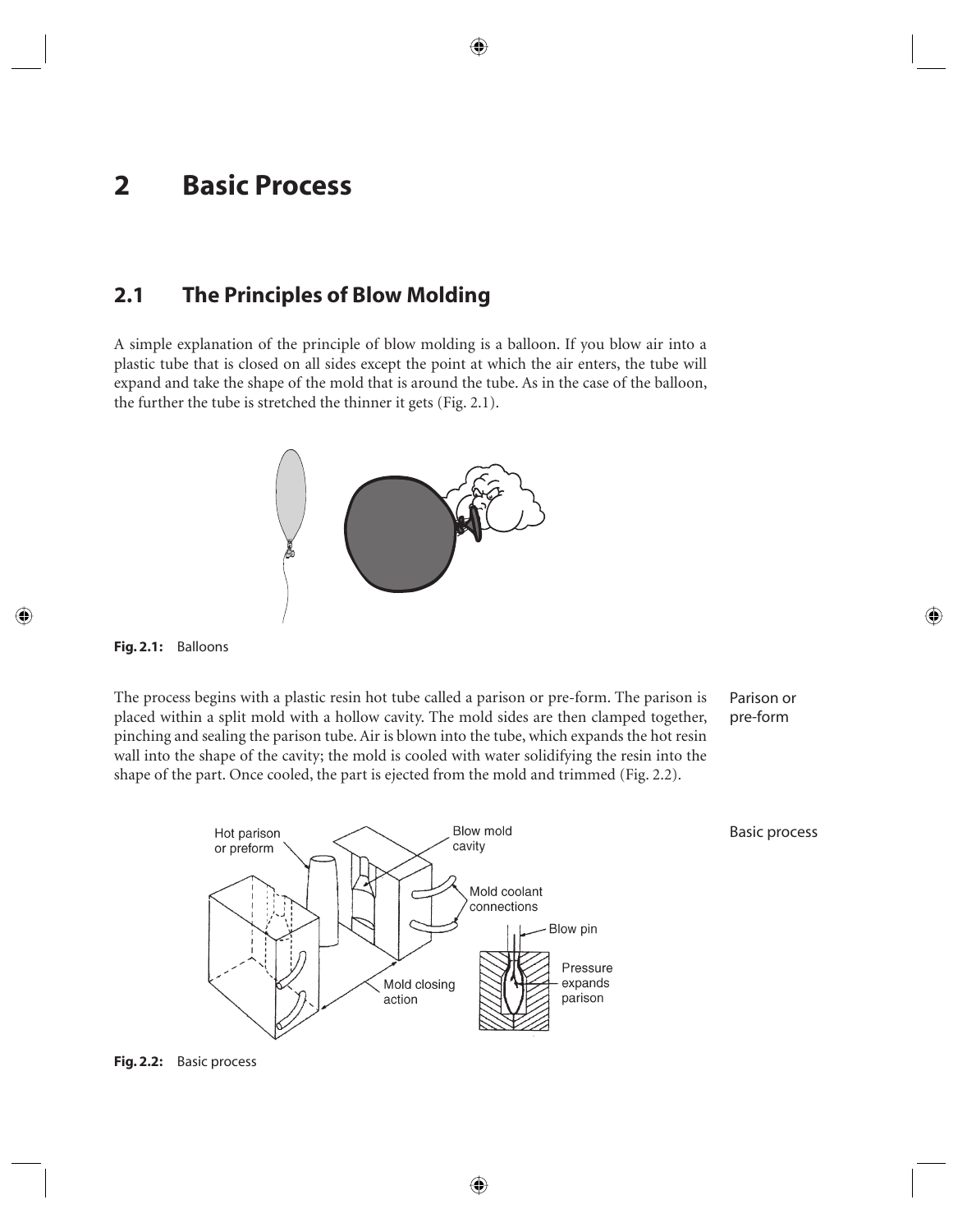

**Fig. 2.3:** Blow molding stages

There are several methods of blow molding plastic parts. However they all have 5 stages in common (Fig. 2.3).

Five stages of blow molding

- 1. Platicizing or melting the resin
- 2. Parison or pre-form production
- 3. Inflation of the parison or pre-form in a mold to produce the end part
- 4. Ejection of the part
- 5. Trimming and finishing of the part

The first four steps take place in sequence; the fifth is performed while the other 4 steps are cycling. Exceptions occur when a number of pieces are produced on the same machine, simultaneously, then the four steps may overlap. Most of the cycle time is taken up by the blowing and cooling step. Therefore (step 3) blowing and cooling control the machine cycle. The speed of the machine that melts the resin and makes the parison must be configured to conform to the blowing/cooling time.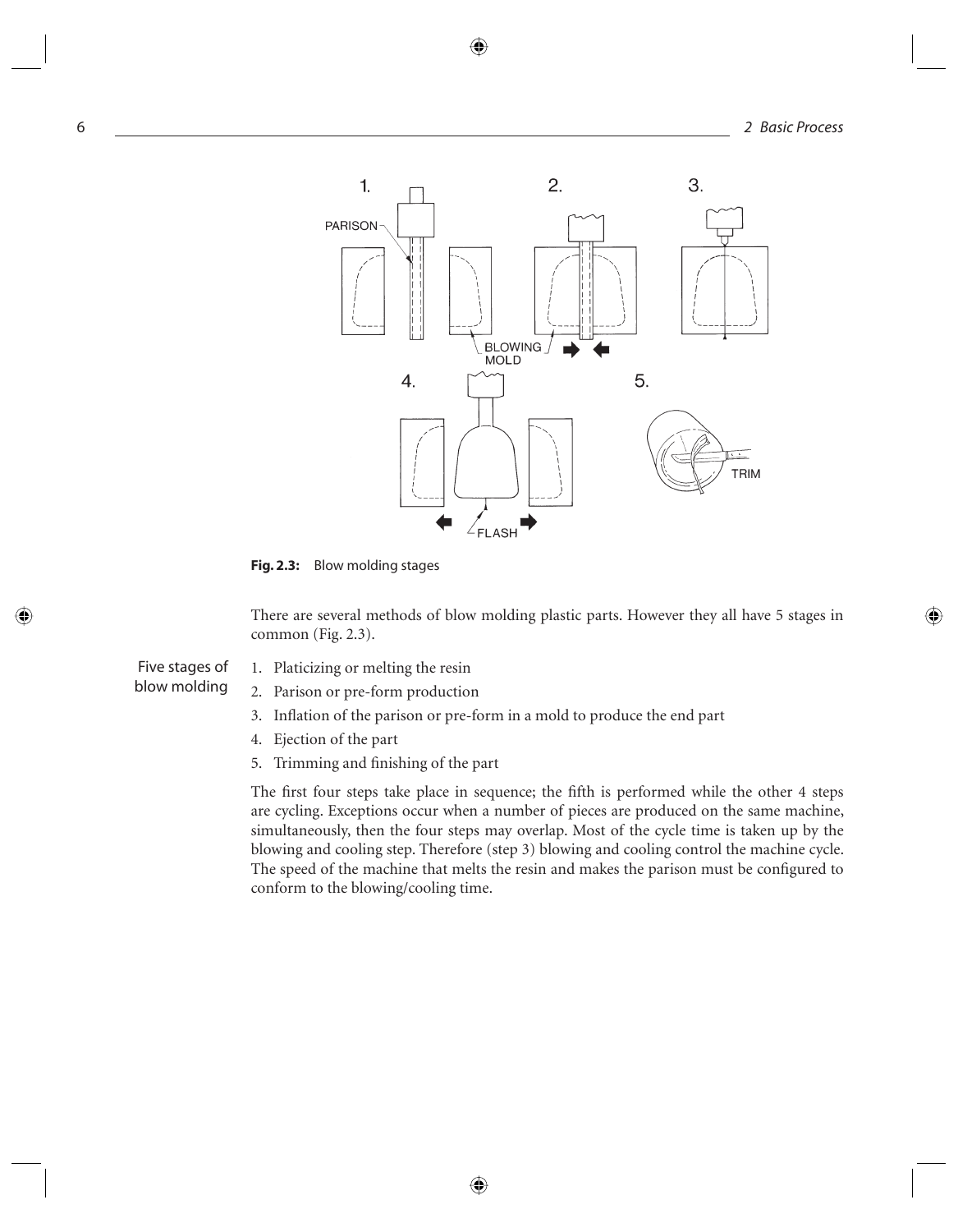### **2.2 Parison Formation**

The parison or pre-form is formed by either of two techniques for melting the resin, extrusion or injection molding (Fig. 2.4). This diagram shows the family of today's variation of the blow molding process. Each of the processes to be described has its advantages. The end product and volume to be produced determines the best method for the application.





For small, high production clear parts, injection blow molding would be the process of choice. For larger industrial parts the accumulator method is the process of choice; and higher volume detergent or oil bottles would most likely be produced on a wheel machine.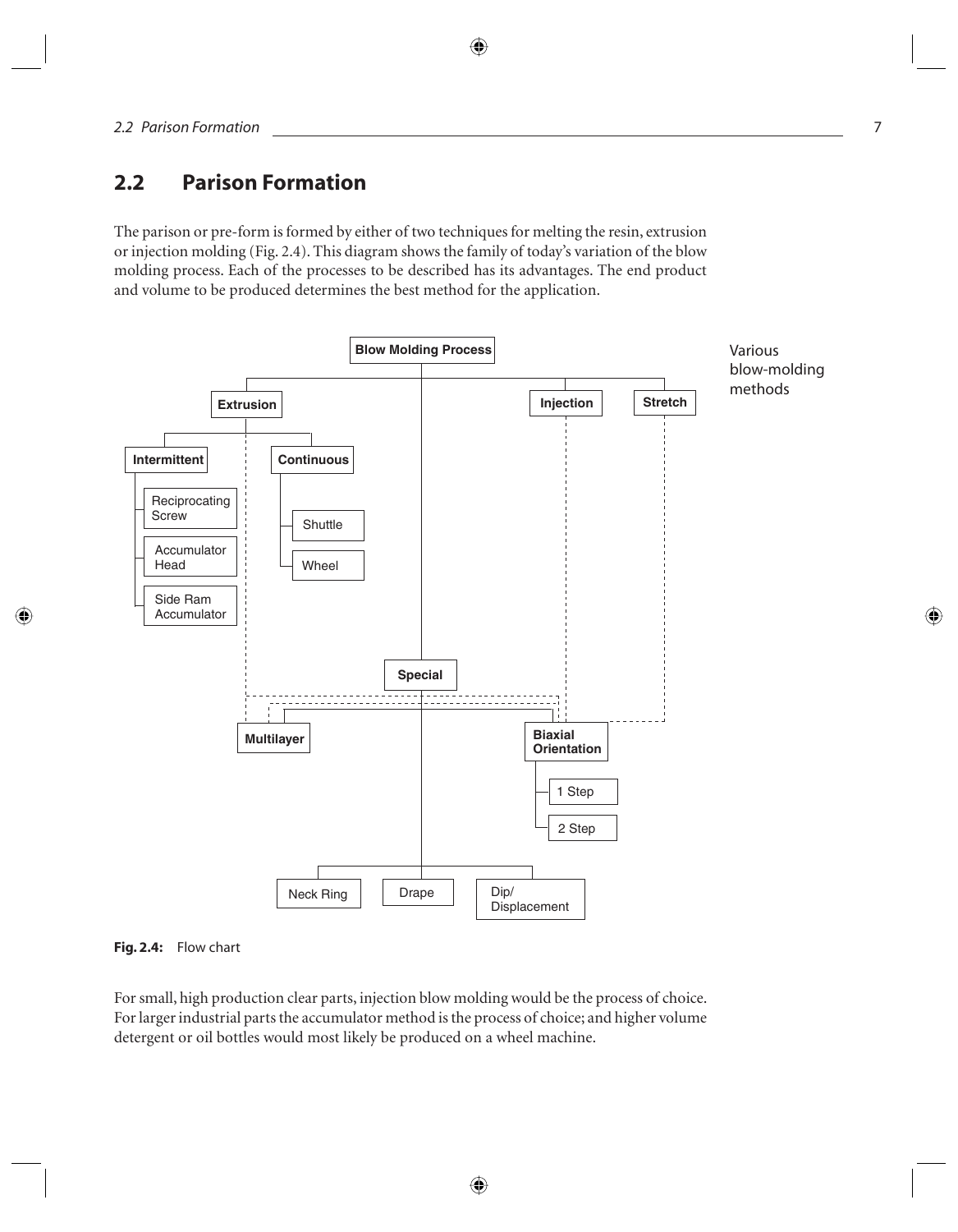#### **2.3 Blow Molding Development**

- The first patent issued in the 1850s for blow molding with a material other than glass was issued to Samuel Armstrong. These early items were made from natural latex, mainly novelty items that were unique because of their soft feel. History
	- The next major advancement came in 1869 with the commercialization of celluloid, which is considered to be the first true thermoplastic material.
	- In the 1880s, cellulose nitrate was introduced and was used to produce novelties and toys. This material was softened by steam; the disadvantage was its high volatility, which kept it from being widely used.
	- In 1919 a material which was much more stable, cellulose acetate, was available and had much greater acceptance as a commercial material. By 1930 it was available as a squeeze bottle.
	- In the early 1930s, Plax Corporation developed the first blow molding machine. This was crude and produced only small quantities. However, from this early beginning a machine to make 25,000 bottles a day was developed. A photograph of the first blow molding machine can be seen in Fig. 2.5.



**Fig. 2.5:** First blow molding machine. One of the first automatic blow molding machines developed by Plax in the early 1930s. Courtesy of Innopak Corp.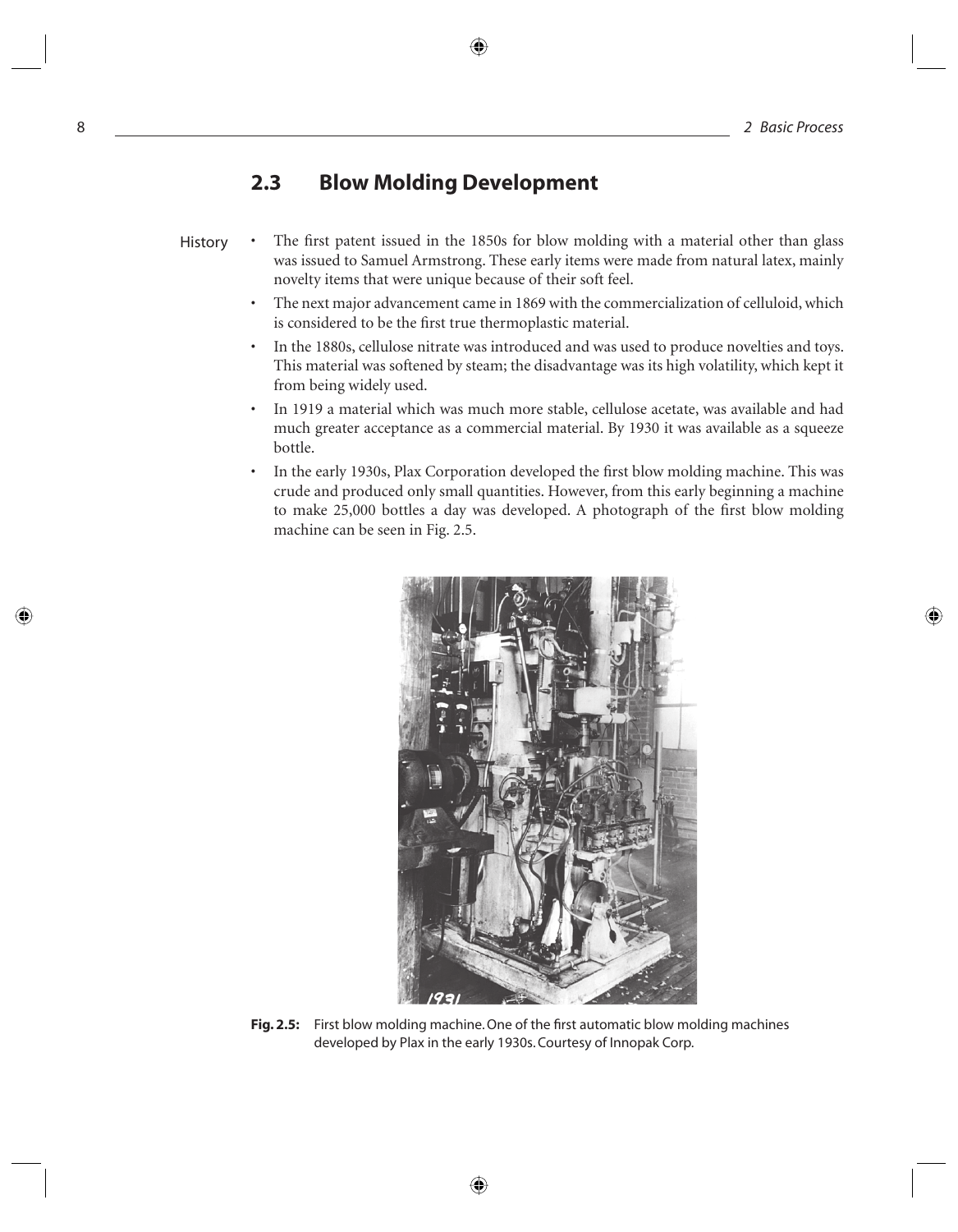- In 1939 low density polyethylene was introduced by I. C. I. (England). This material was much more amenable to the blow molding process and opened up the way to further development.
- In the 1940s Plax introduced the first LDPE bottle.
- The first injection blow molding machine was introduced. This hybrid machine featured high precision neck dimensions with tolerances as tight as glass bottles.
- Continental Can was issued a patent for a continuous extrusion blow molder in 1950.
- The beginning of industrial blow molding can be said to have started in 1953 with the development of high density polyethylene. This material was developed simultaneously by Phillips Petroleum Co. in the United States and by Professor K. Ziegler in Germany.
- By 1956 the commercialization of the blow molding process and explosive growth of the industry had begun.
- During the 1950s industrial blow molding machines were developed first in Europe, since Plax and Continental tightly held patents in the United States.
- European machines became available in the United States by 1958. The first machine was bought by Empire Plastics to make toy bowling pins.
- Several individuals and companies built machines, and I was personally involved in converting a Reed injection machine to make a blown baseball bat.
- Ideal Toy ordered six machines built by Walden-Hartig (Hartig machines are now made by Davis Standard), to make doll bodies with a head design from Empire Toys.
- By 1960 with patents now freed ZARN, Inc. made milk bottles on Uniloy machines for Borden Dairy in High Point, North Carolina (Fig. 2.6).
- In the '70s biaxially oriented polyethylene terephthalate (PET) was developed, which led to the introduction of the twostep process by which pre-forms and final bottles are produced on separate machines by Cincinnati Milacon, U.S.A. in 1977 Nisser, ASB Company (Japan), began to offer biaxial orientation of PET using blow molding equipment based on a onestep process.
- Also during the '70s, Multilayer blow molding came to the U.S.A with the introduction of the ketchup squeeze bottle.

With the introduction and the application of the microprocessor, resins with a wide range of material properties became available. Also, the availability of larger, more robust equipment and microprocessor technology made the production of a range of industrial products such as automotive fuel tanks, etc., possible. Then too, from Japan and Germany, complex shapes and with irregular contours were possible with the introduction of 3-D blow molding.